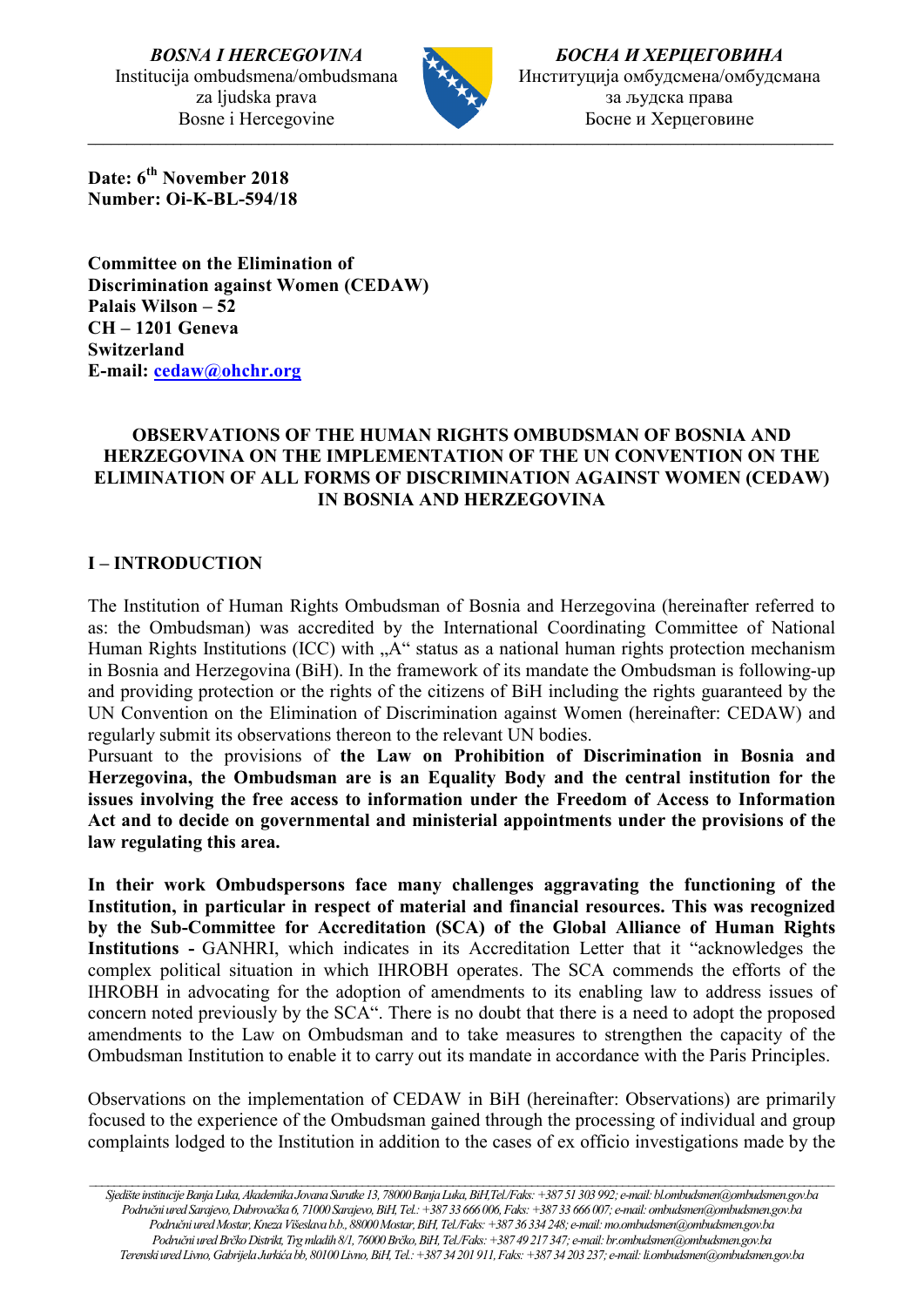Ombudsman which relate to the protection and promotion of human rights enshrined by the CEDAW. It includes maximum efforts to make a comprehensive analysis of the situation with emphasis to the prohibition of discrimination as an absolute right. Particular attention is dedicated to the analysis of the implementation of the Concluding comments of the on the Elimination of Discrimination against Women<sup>[1](#page-1-0)</sup> with an overview of the legislative and institutional framework and procedures aimed at securing the implementation of the international standards in BiH in the field of the elimination of discrimination against women.

Ombudspersons of Bosnia and Herzegovina in these Observations want to point out to certain issues that are noticed through their work and link them to some more general issues and phenomena in our society.

## **II – GENERAL COMMENTS**

As indicated in previous Observations, gender equality in BiH cannot be regarded as an issue isolated from other issues pertaining to human rights. Complaints received by the BiH Ombudsman Institution indicate to an increasingly complex situation related to human rights which includes, in addition to the factors recognized by the CEDAW Committee in reviewing of earlier periodic reports as causes of human rights violations. Trend of adopting more robust legislative solutions for the issues such as the social and health care of women is noted. However, full effects of these measures are still unknown. More should be done in the field of gender-related violence.

### **III – POSITIVE ASPECTS**

On 25 July 2017 the Presidency of Bosnia and Herzegovina adopted a decision on cancellation of the Convention on Underground Work for Women, No. 45, which was published in the "Official Gazette of BiH – International Treaties", no. 9/17.

Ombudspersons of Bosnia and Herzegovina, following the adoption of the 2016 amendments to the Law on Prohibition of Discrimination, which was published in 2009, in particular in part relating to the situational testing and the fact that the Ombudsman's recommendation has to be reviewed in court proceedings, made efforts to raise the implementation of this Law.

Adopted Amendments to Law on Prohibition of Discrimination<sup>[2](#page-1-1)</sup> set out the stronger protection mechanisms and added some new grounds of discrimination such as: age, disability and sexual orientation, as well as gender identity and gender characteristics. The role of the Ombudsman is strengthened in respect of situational testing, which will, in the opinion of Ombudspersons contribute a lot to proving the gender based discrimination.

Recommendations of the Ombudsman must be taken in consideration as an evidence in court proceedings. Labor laws that have entered into force in the Federation of  $\overline{BiH}^3$  $\overline{BiH}^3$  and Republika Srpska<sup>[4](#page-1-3)</sup> have additionally clarified areas of discrimination, mobbing, harassment and sexual harassment compared to the previous legal solutions.

An initiative was taken aiming at providing the child maintenance after the divorce of parents in an alternative manner through the establishment of the Alimony Trust. In the Federation of Bosnia and

<span id="page-1-0"></span><sup>&</sup>lt;sup>1</sup> Bosnia and Herzegovina, adopted on 35<sup>th</sup> session held from 15 May to 2 June 2006 CEDAW/C/BIH/CO/3<sup>2</sup>, Official Gazette of BiH<sup>\*\*</sup>, no. 66/16<br><sup>3</sup> "Official Gazette of the Federation of BiH", no. 26/16<br><sup>4</sup> "Official Ga

<span id="page-1-1"></span>

<span id="page-1-2"></span>

<span id="page-1-3"></span>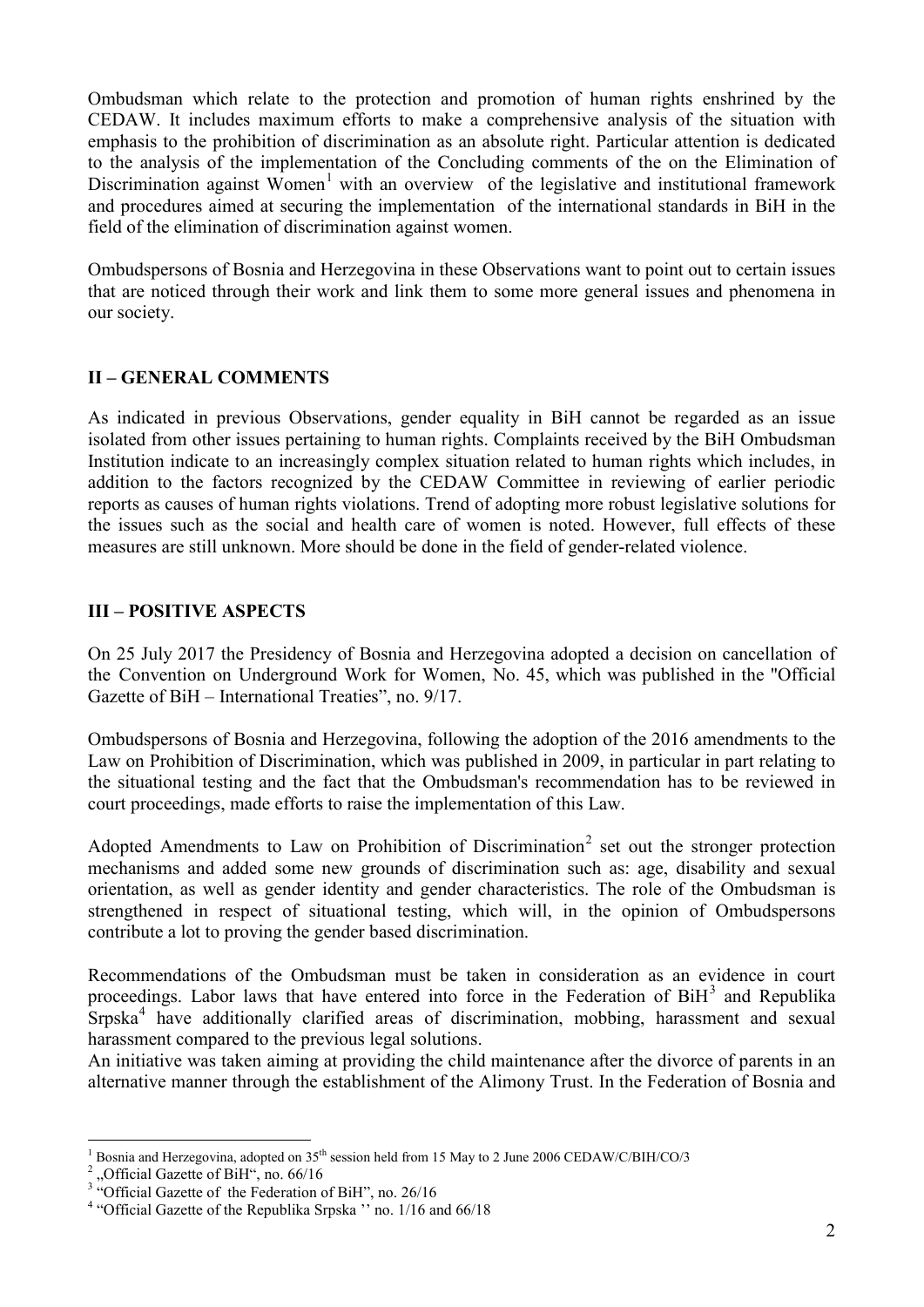Herzegovina, Article 237 of the Family Law<sup>[5](#page-2-0)</sup> provides the following: "When a court finds that parents and other persons obliged to provide support are unable to meet the child's needs, it will inform the custodian body which is obliged to provide funds to support the child from the budget of the Federation". Unfortunately, this legal provision has never been implemented<sup>[6](#page-2-1)</sup>. In the Republic of Srpska, an initiative was taken with a view of making the legal arrangements for the establishment of the Alimony Trust with the intent that by 2018 this mechanism should become operational.

In the Federation of Bosnia and Herzegovina, the Law on Treatment of Infertility in Biomedicine Impregnation<sup>[7](#page-2-2)</sup> came into force, while a similar legal regulation has been in force for a few years in Republika Srpska.

Recommendations and initiatives issued by the Ombudsman Institution in various areas comprise the gender aspect either explicitly or in part. For instance, several special reports starting from maternity protection, persons with disabilities, Roma, journalists (or female journalists) were generally well accepted, and some progress or initiatives related to their implementation were noticed, but they did not come about with concrete measures or results that would lead to significant changes. Through intensive contact with different levels of government, Ombudspersons of Bosnia and Herzegovina try to turn declarative support into more concrete measures.

Ombudspersons of Bosnia and Herzegovina have made significant efforts to develop a confidential and safe system for filing complaints relating to gender-based discrimination and sexual harassment and ensuring that victims have effective access to these justice-seeking means. Among other things, maximum measures are being taken to protect the identity of persons reporting sexual and sexual harassment as much as possible.

With support of the different international organizations, all staff members have the possibility to attend various trainings, seminars and on-line courses. For instance, all the lawyers have undergone one-day training from situational testing, in particular because the statutory provision stipulates that the situational testing must be reported to the Ombudsman Institution. Furthermore, three employees have passed a multi-day course on situational testing.

# **IV – MAJOR CONCERNS**

Certain positive developments and the adoption of new regulations in certain sectors, as well as the modification of certain policies, cannot alleviate the fact that Bosnia and Herzegovina has not yet improved its legislative framework and that gender perspective is not adequately represented in its legislation.

If the current status is reviewed in light of earlier CEDAW recommendations, in particular the points relating to the area of employment, labor relations, social and health care, there are many fields where no adequate progress has taken place.

### **Women in post-conflict situations**

War crimes prosecution is still unsatisfactory and the Revised Strategy for War Crimes Prosecution has not been adopted. For the Ombudsman it is encouraging that the BiH Council of Ministers

<span id="page-2-0"></span> $5$ , Official Gazette of the Federation of BiH" no 35/05, 41/05 and 31/14

<span id="page-2-1"></span><sup>&</sup>lt;sup>6</sup> The Ombudsman issued its recommendation in the case  $\text{\textup{Z-BL-01-330/14}}$ <br><sup>7</sup> "Official Gazette of the Federation of BiH" no. 59/18

<span id="page-2-2"></span>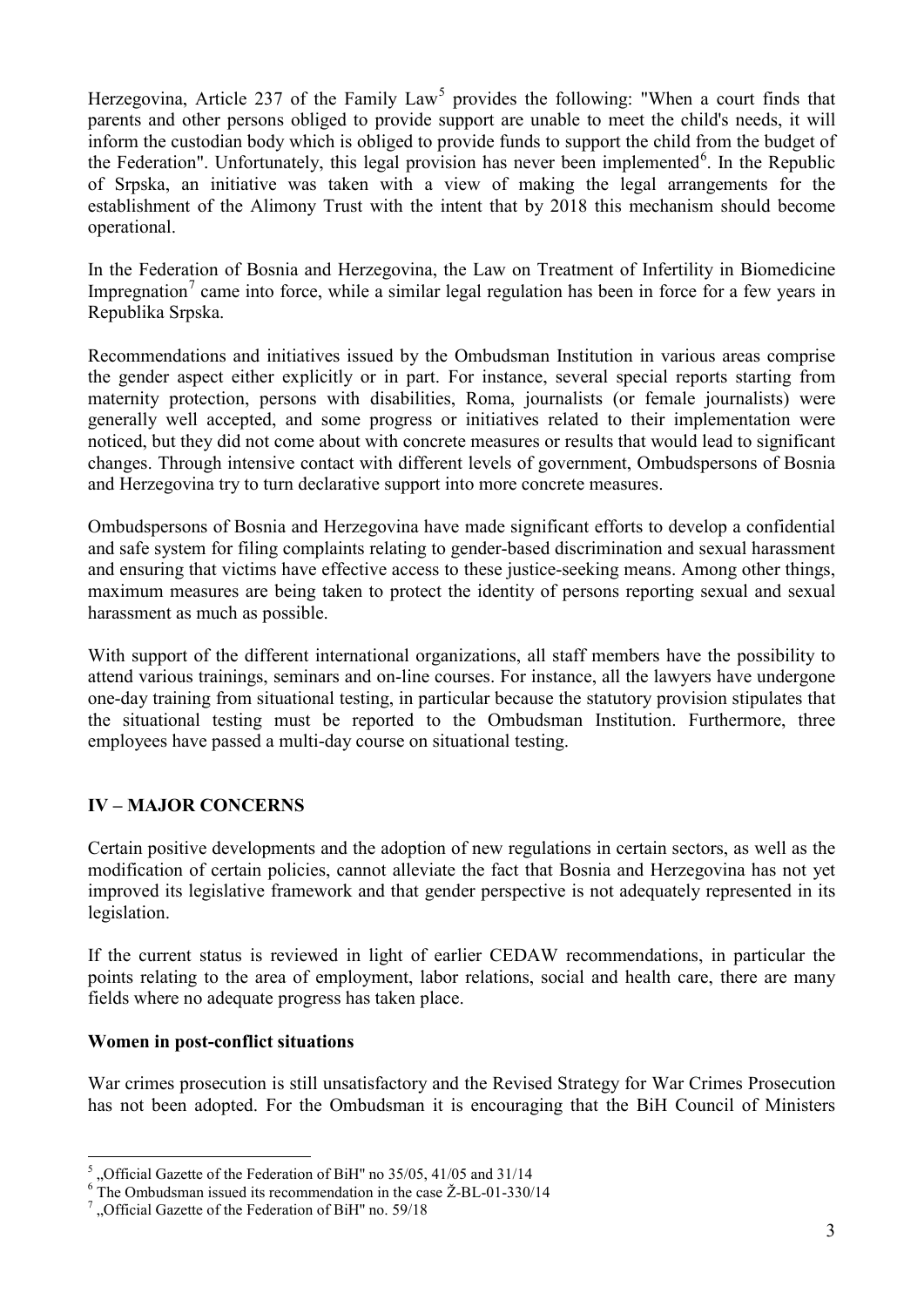indicated to the necessity of implementation of the Committee's recommendations $\delta$  and Ombudspersons hope that the mentioned Strategy will be adopted soon;

Regarding the recommendations pointed out under Item 10, the Ombudsman cannot ascertain satisfactory progress. Women victims of torture face the fact that their status in a significant part of the territory of Bosnia and Herzegovina is not adequately regulated, as they face the numerous administrative obstacles in exercising their rights.

At its 128 session held on 04 January 2018 the Council of Ministers of Bosnia and Herzegovina, adopted the Final Report on the Implementation of the Action Plan for the Implementation of UN Resolution 1325 "Women, Peace and Security" in Bosnia and Herzegovina 2014 – 2017. In this regard, the BiH Council of Ministers has mandated all competent institutions to implement the recommendations set out in the Final Report. There is a continuous increase in the representation of women in the defense and security sector, but still not at the desired level in respect of their representation in the general population.

### **Constitutional and legal framework**

Bosnia and Herzegovina has not started the process of amending the BiH Constitution, the present Constitution of BiH does not contain the definition of equality between women and men and the prohibition of direct and indirect discrimination of women in the public and private sphere in accordance with Articles 1 and 2 of the Convention.

#### **Legal complaints mechanism**

Regarding the recommendations pointed out under Item 10, the Ombudsman notes that training in the field of discrimination is present, but not sufficiently and that there has been no progress achieved in the sense of referring to the Convention by the prosecutors and the judges. The Law on Provision of Free Legal Aid ("Official Gazette of BiH" No. 83/16), which regulates the provision of free legal aid to the BiH authorities and institutions, was adopted. In the earlier period, this issue had been resolved in the Republika Srpska and Brčko District of Bosnia and Herzegovina, as well as the most cantons in the Federation of Bosnia and Herzegovina, currently only one canton (Central Bosnia) in the Federation of BiH does not have the provision of free legal aid regulated.

#### **National Mechanism for the Improvement of the Women's Status**

Gender Equality Agency and the entity level gender centers are continuously carrying out the activities in the framework of their mandates.

#### **Stereotypes**

Authorities have not taken measures to adopt a comprehensive strategy, with sustainable and active measures, overcoming stereotypical stance on the roles and the responsibilities of women and men. There are certain partial approaches to this issue, which is why the Ombudsman Institution participated in the project carried out by a non-governmental organization<sup>[9](#page-3-1)</sup> to document such contents, but such activities, although desirable, are not sufficient and cannot replace the necessary comprehensive approach.

<span id="page-3-0"></span><sup>8</sup> http://detektor.ba/izbori-koce-usvajanje-izmjena-strategije-za-ratne-zlocine/ <sup>9</sup> Fondation ''CURE'' Sarajevo.

<span id="page-3-1"></span>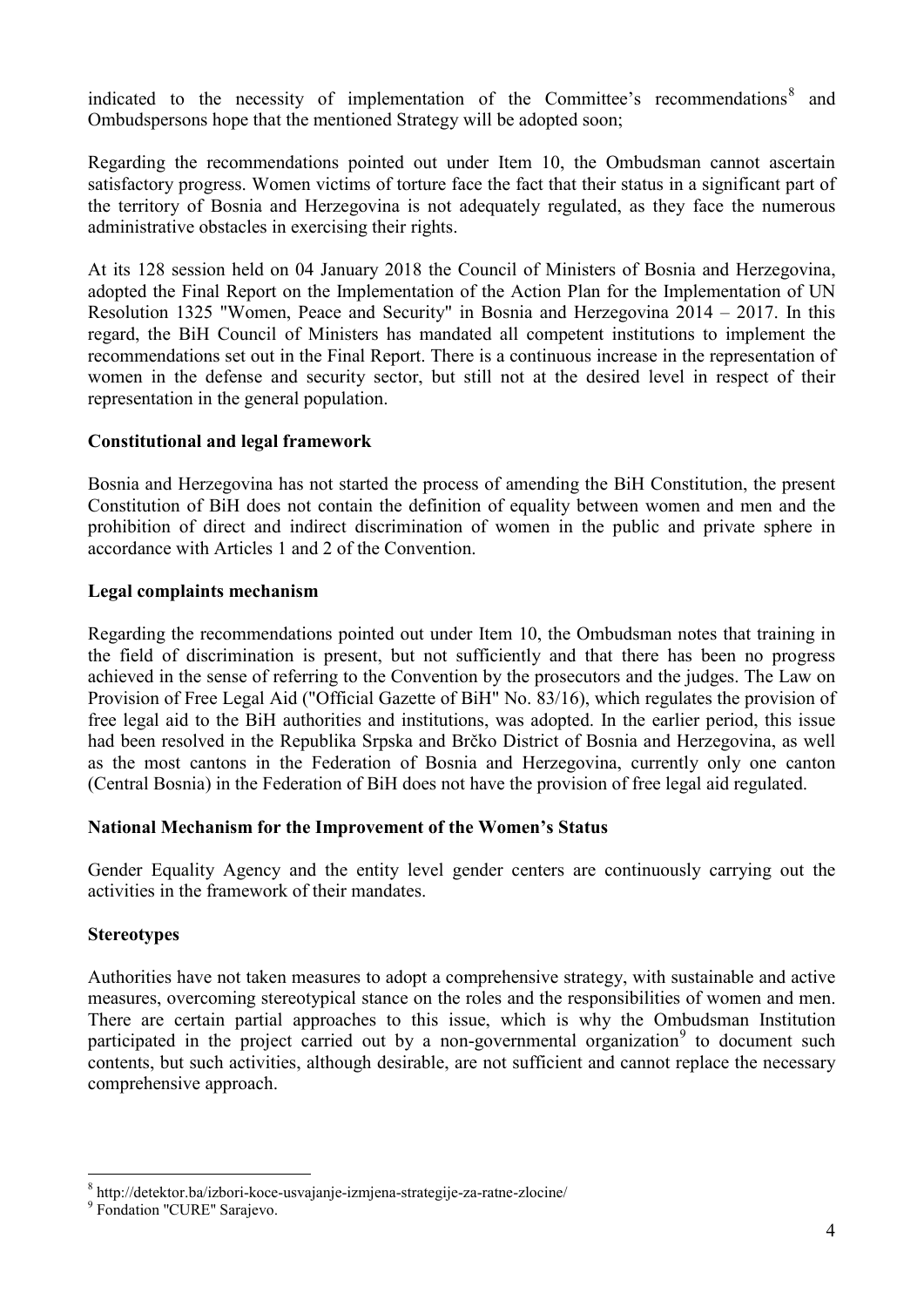### **Violence against women**

In respect of the recommendations referred to in Item 22, starting from the effectiveness of the prescribed and undertaken measures, there is still not a satisfactory level of efficiency in the processing the violence against women.

There is a tendency to raise the level of prosecution, speed of work and cooperation of all actors in this process every year, and there are examples of very good cooperation between courts, prosecutors, police officers, social workers and non-governmental sectors. However, the impression is that it is more the consequence of the professional experience and personal efforts of certain individuals in these bodies rather than the result of plans and strategies.

Concerning the creation of databases containing information on violence against women, Ombudspersons hope that in the forthcoming period the authorities of Bosnia and Herzegovina, along with existing activities, and through the implementation of the Council of Europe Convention on Preventing and Combating Violence against Women and Domestic Violence, will create a more functional database.

### **Nationality**

In respect of the recommendations referred to in Item 30, progress has been made in relation to the enrollment of Roma children into the birth registration books, and with further cooperation with the Roma community this issue inherited from the previous period could be solved in the near future.

#### **Education**

Regarding the recommendations under Item 32, it should be pointed out that there are certain programs (more informative) under which girls are encouraged to enter the non-traditional fields of study. It should be noted that current trends in the labor market and perspective in seeking of future employment are dominant factor in the choosing the future profession, e.g. the enormous interest in enrollment in health related studies, mostly in order to seek employment abroad.

#### **There are programs for the integration of the monoethnic schools.**

Regarding the policy of re-enrollment of Roma girls, there are no obstacles in the sense of imposing restrictions or any other action of the school authorities, but there is often lack of support from the wider community in terms of overcoming the problems faced by girls who have stopped schooling.

### **Employment**

Regarding the recommendations under Item 34, the authorities are taking measures aimed at the reduction in size of ''the grey economy'' and its integration into the legal flows, and these measures, if implemented, will contribute to better integration of women into the formal labor market.

With regard to the strengthening of labor inspection, there is a need to strengthen it in every way from the staffing, additional training, and, where necessary, the change of the powers. Namely, most inspection supervision visits end up in checking the formal legality of the bylaws passed by the employer and not in checking the actual working conditions and their effects.

Some legal amendments bringing improvements in terms of greater regulation of the prohibition of all forms of discrimination against women have been passed, but of course full effects will be seen in the forthcoming period.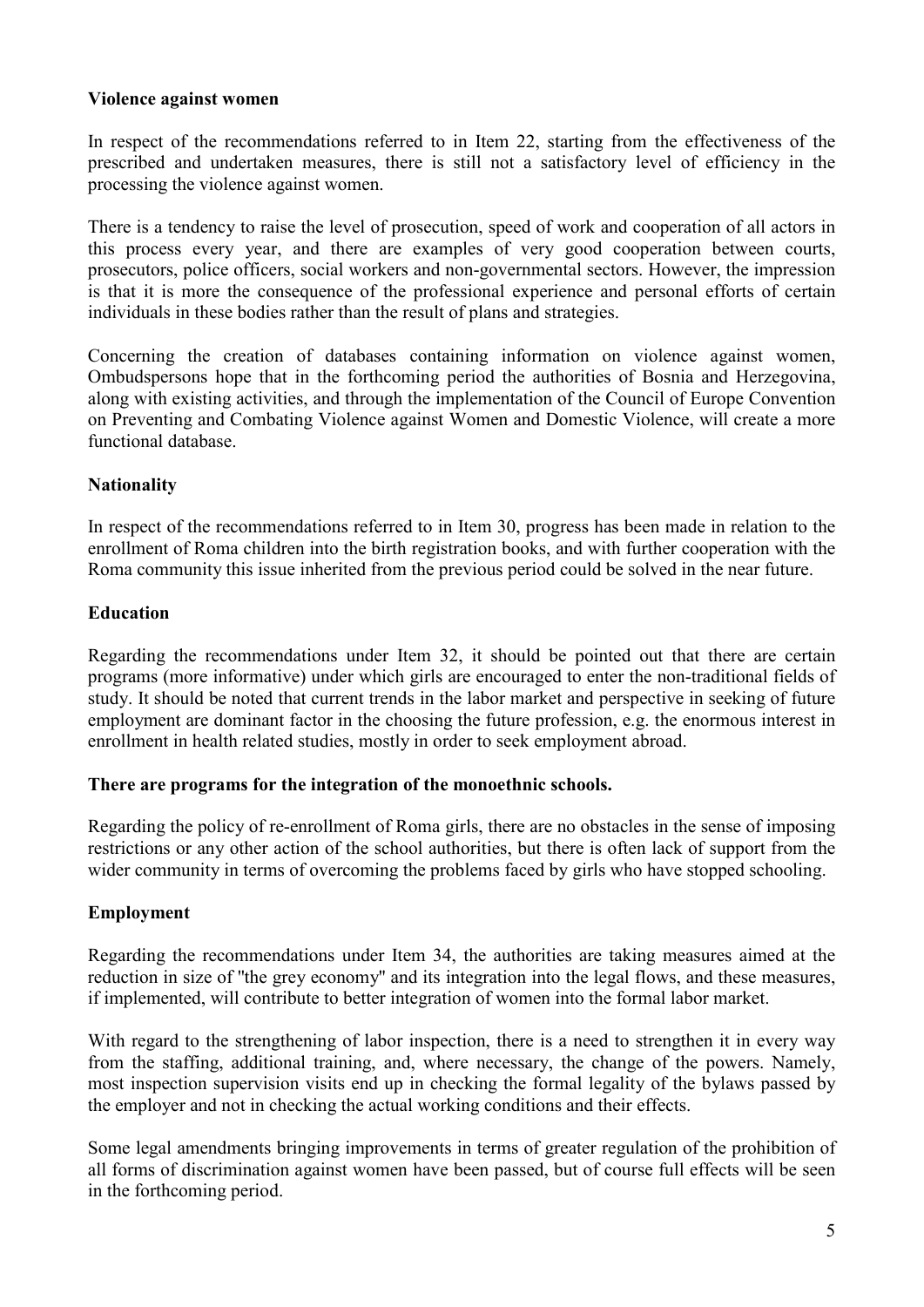Discrimination reporting systems, in particular by the Ombudsman Institution, offer confidentiality and security.

With regard to the effective access to justice of victims of discrimination, if they do not have the support of the non-governmental sector or some of the free legal aid providers, they have to finance the cost of proceedings by themselves.

The authorities, except in some cases at the local level, have not taken comprehensive measures to provide the access the childcare facilities.

There are still many regimes in the field of maternity protection in Bosnia and Herzegovina, the current initiative, including the Special Report, which sets out the recommendations for greater unity in the BiH Federation, has not brought up to date.

Maternity care in Bosnia and Herzegovina is still governed in multiple ways and all initiatives, including the Special report of the Ombudsman of Bosnia and Herzegovina, aimed at unification and harmonization of legislative solutions in this field have not yield satisfactory results.

# **Health**

Regarding the recommendations under Item 36, gender perspective is still not sufficiently represented in health care policies, and therefore women have insufficient access to secondary care as well as numerous specialistic care treatments. Media often report on the shortage of cystostatics or other medicines, and it often happens that the patients have to buy certain medicines themselves and then seek reimbursement from the health insurance provider. The beneficiaries think that the procurement of medicines, and some medical devices and aids (for examples the diapers for persons with disabilities) is extremely slow, complicated and often results in the procurement of devices of questionable quality.

With regard to family planning awareness raising, prevention of sexually transmitted diseases and the use of contraception there are programs targeting the different groups, and it is necessary to monitor its implementation, as well as all other health care programs.

# **Vulnerable groups of women**

As for the recommendations under Item 38 the authorities take certain measures whether through special plans and strategies or locally aimed at improving the status of particularly vulnerable groups of women such as the Roma, internally displaced women, women with disabilities, women living in the rural areas.

If strategies aimed at solving the housing problem of internally displaced persons in the coming period give positive results, it can be expected this group to be less represented.

On the other hand, taking into account the problems faced by Roma and women with disabilities, it is necessary to intensify the current measures before any significant improvements can be made.

# **Marriage and family relations**

In respect of recommendations under Item 40 related to the prevention of early marriages among the Roma population, the Ombudsman had a complaint about this issue<sup>[10](#page-5-0)</sup> and that the authorities in

<span id="page-5-0"></span> <sup>10</sup> A complaint registered under number Ž-SA-03-1201/14